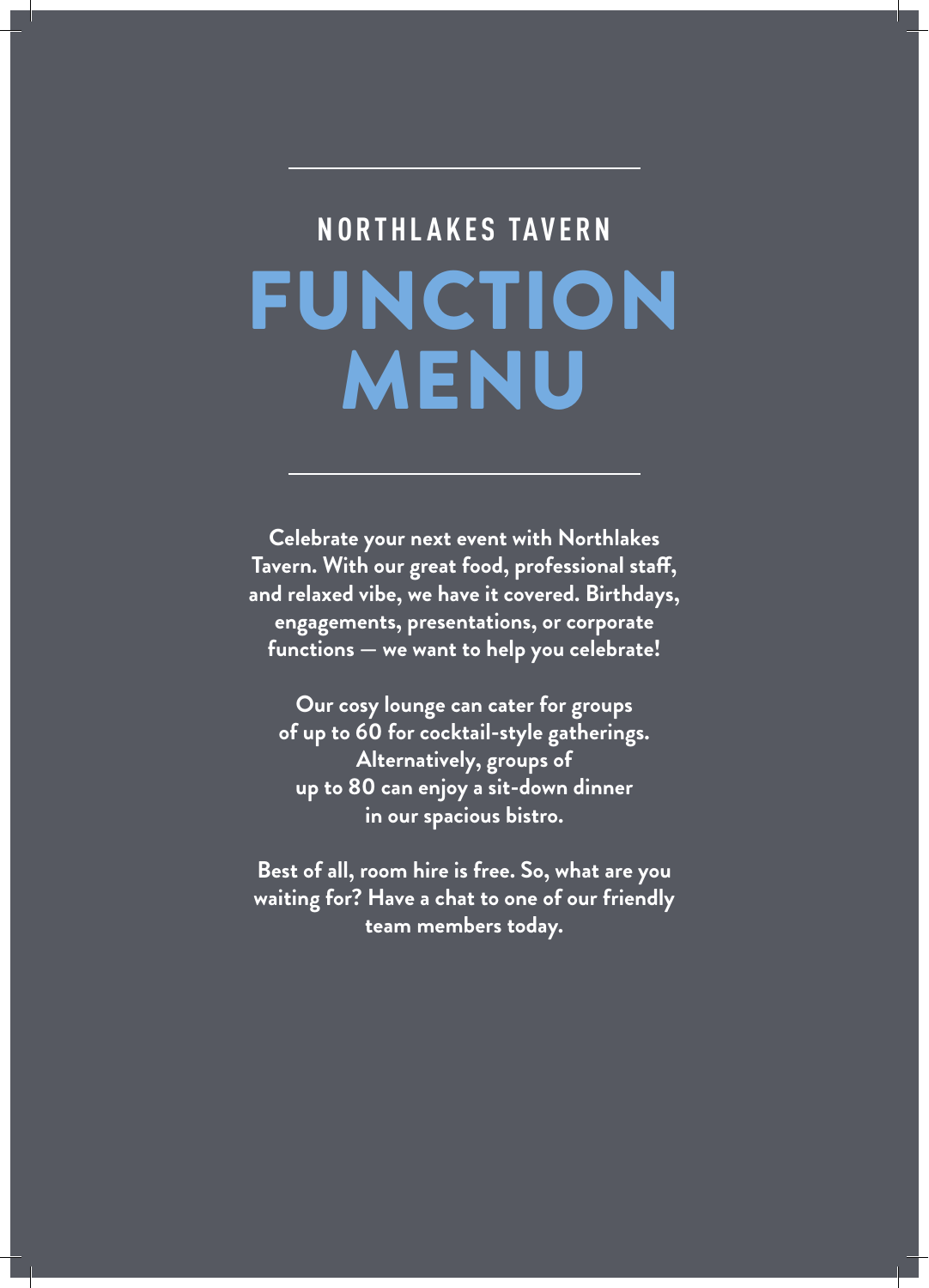# TERMS AND CONDITIONS

#### **BOOKING AND CONFIRMATION**

1. To confirm your function, The Northlakes Tavern requires a bond of \$200 for any damages, fire alarm fees or excess cleaning (if required). This will be returned the next day if no damages are caused.

2. Final confirmation of guests, food & security are to be established no later than 14 days prior to the function. 3. 1 x security guard per 50 people.

#### **PAYMENT**

4. Payment is to be made no later than 14 days prior to the function date (excluding bar tabs).

5. If the customer opts for a bar tab, a credit card will be held within the bar premise to create a bar tab account. This will not be charged until the bar tab account is signed off and paid for in full. Bar tabs are to be paid at the conclusion of the function.

6. Unfortunately we cannot accept payment by personal cheque, company cheque or direct deposit.

#### **LEGAL RESPONSIBILITIES**

7. The Northlakes Tavern supports and promotes the responsible service of alcohol.

a. The Northlakes Tavern management reserves the right to refuse entry or service to any patron, including guests attending the function

b. If any minor is supplied alcohol by a member of the function, the function will be stopped and your guests will be asked to leave

c. Any intoxicated guests will not be served and removed from the premises.

8. The Northlakes Tavern does not condone the use of drugs, illicit activities and conducts a no tolerance policy. People caught violating any of these laws will be removed from the premises immediately and directed to the appropriate authorities. The hotel reserves the right to cancel the function on the spot.

9. There is strictly no smoking in any indoor or eating areas under the Smoke Free Environment Act 2015.

#### **SMOKING IS ONLY PERMITTED IN SPECIFIED AREAS.**

10. The client is responsible for any loss or damage to hotel property caused by guests attending the function. The Northlakes Tavern will not accept any responsibility for the loss or damage of equipment, merchandise or personal effects left on the premises prior to, during or after the function.

11. Persons under the age of 18 years are to be supervised by an adult at all times. Minors must exit the premise by 10pm

#### **OTHER**

12. Except as specified in clause 12 below, under no circumstances will the hotel allow any function to bring any food or beverage into the venue.

13. When booking a function, you may provide a celebration cake for consumption on the premises. The hotel takes no responsibility for the service, quality or storage of any celebration cake provided by you.

14. As a house rule, The Northlakes Tavern does not host 18th birthday functions.

15. 20th & 21st birthday functions require 1 security guard per 30 people.

16. Functions to be finished by midnight.

## **CANCELLATIONS**

17. All cancellations of bookings must be made in writing and brought to the attention of the manager or supervisor. 18. Any cancellations within 7 days of a function booking will require a 100% payment of the agreed amount of your function as per the initial booking.

## **DECLARATION**

I \_\_\_\_\_\_\_\_\_\_\_\_\_\_\_\_\_\_\_\_\_\_\_\_\_\_\_\_\_\_\_\_\_\_ have read and agree to the terms and conditions and confirm that all details provided to the The Northlakes Tavern are true and correct.

 $Sign:$ 

 $Date:$